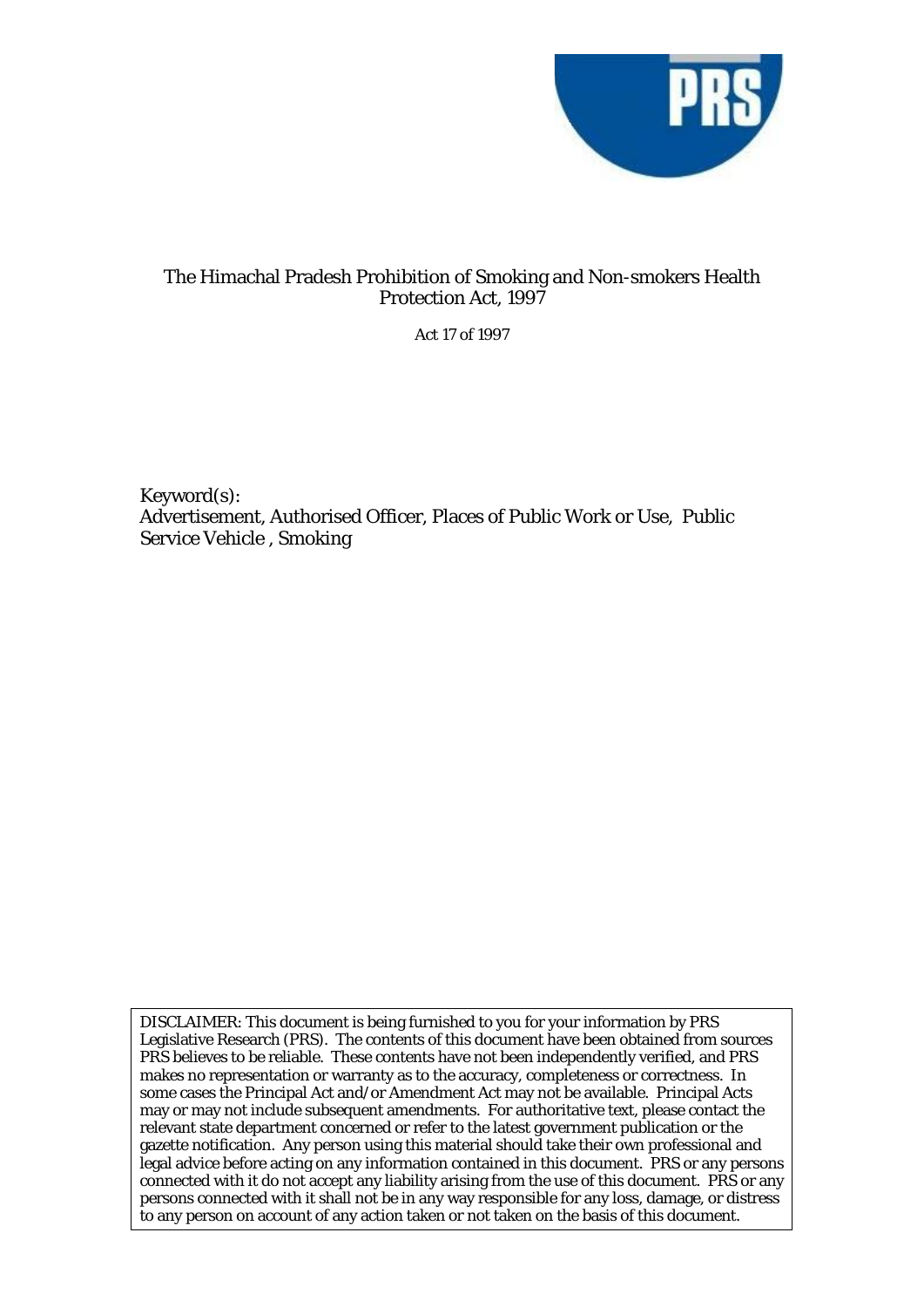# **THE HIMACHAL PRADESB PROHIBlTlON OF SMOKING AND NON-SMOKERS HEALTH PROTECTION ACT, 1997**

## **ARRANGEMENT OF SECTIONS**

**S cctions** :

- 1. Short **title,** extent **and** commenccrncnt
- 2. Defmitions.
- 3. Declaration of non-smoking places of public work or use.
- $\overline{4}$ . Power of Government to authorisc officers to act under this Act.
- 5. Prohibition of smoking in places of public work or use.
- 6. Prohibition of smoking in public scrvice vehicles.
- $7.$ **Prohibition on advcrtiscmcnt** of **cigarettes ctc**
- Prohibition **of sale** and distribution or storagc for **sale of cigarettes,**   $8<sub>1</sub>$ etc. in **the place** of **public work** or **usc.**
- $9<sub>1</sub>$ **Display and exhibition of board.**
- $10<sup>1</sup>$ PcnaItics.
- Ejcclion **of** violators of **Ulis Act** from thc **placc** of **public work** or  $11.$ **use.**
- Court competent to try offenccs under hs **Act and take** cognizmce  $12<sup>7</sup>$ **of** offences.

 $\frac{1}{2}$ 

Ť.

 $\overline{\phantom{a}}$ 

ţ

- $13.$ Ccrtain **offences** to bc **cognizable** and **bailable.**
- $14.$ All offences under the Act to be tried summarily.
- $15.$ **Powcr to delegate.**
- Composition of offences. 16.
- 17. **Rcpcal and savings.**

 $\boldsymbol{\gamma}_i$ 

514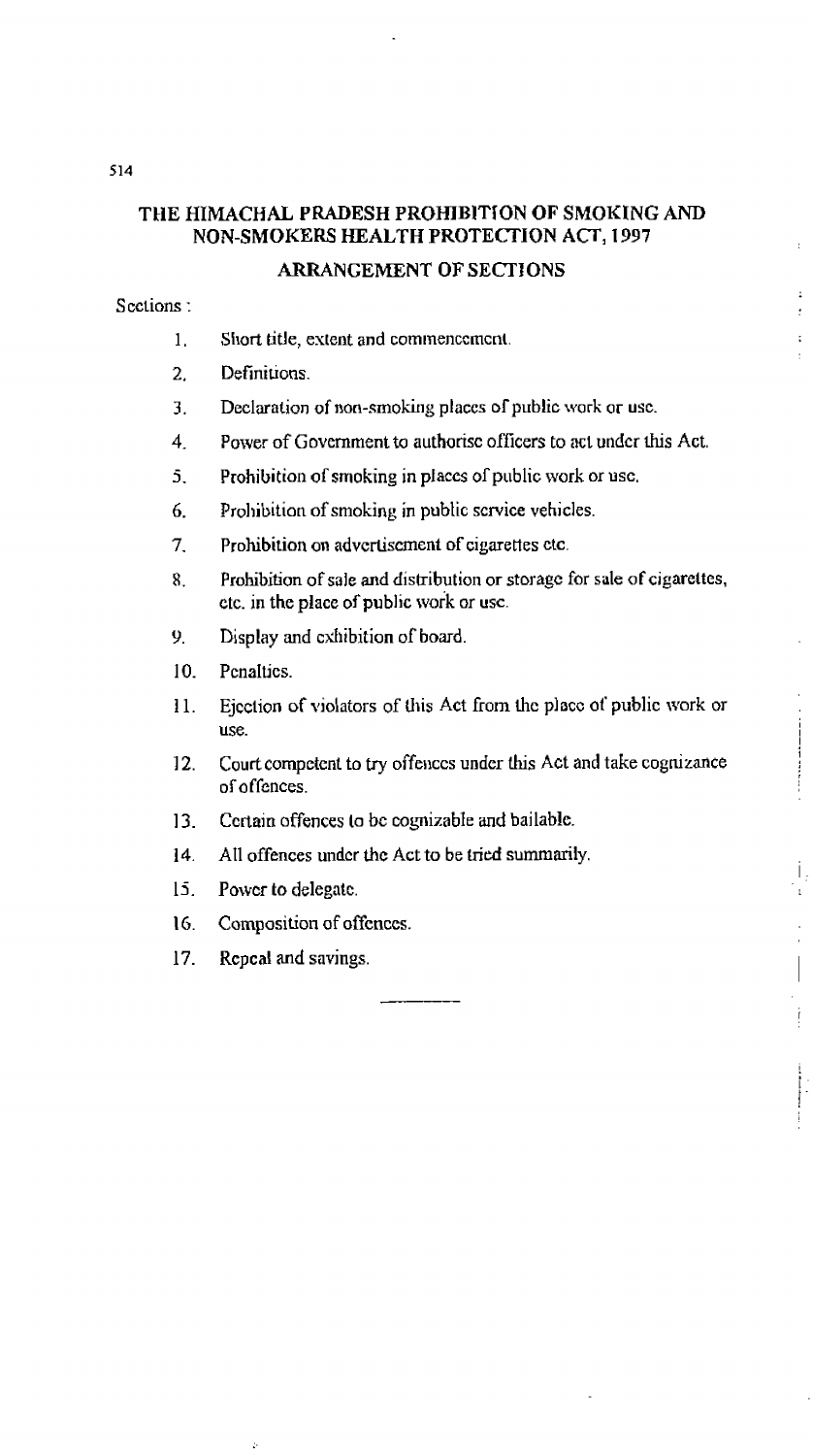#### **THE HIMACW PRADESH PROHIBITION** *OF* **SICIOKING** *AND*  **NON-SMOKERS HEALTH PROTECHOM ACT. 1997**

**(Act No. 17 of 1997)~** 

(Rcccived **thc assent** of **the** Governor on 12th **May,** 1997 **and wils publislied in** Hindi and **English in** R.H.P. **Exlra..** dared 13-5-1997. **p. 1741-1744 and 1 745- 1** 747.)

### An Act to provide for prohibiting of smoking in places of public work or **ILSE and in public service vehicles in the State of Himachal Pradesh and to make provision for other matters connected therewith.**

BE **it** cnacted by **the Lgislativc Asscnlbly of Hitnachal** Pradesh in Fortycighth **Year oT rl~e** Republic of India, **as follows** :-

I. **Short title, extent and commencement.-** Ths **Act niay** he caIlcd **tl~e Himachal Pradesh Prohibition of Smoking and Non-Smokers Health Protection Act. 1937.** 

(2) It **extcnds lo** he whole **of** che Himachat Prndcsh.

**(3)** It sllall come into force **on such** date **as** the Govcmment **may, by**  Notification in the Official **Gozctic, appoint** ;

Provided that **different dates may** bc **appointcd for** diffcrent provisions or **this Act and any reference in any such provision to the commencement of this Act shall** be construed **as a** reference to the **conling** into force of thal **provision.** 

**2. Definitions.-** In **this Act, unless** the conlest otherwise **require,-** 

**(a) "advcrlisemcnt"** means **md includcs any** nolicc, **circdar, wall paper,**  pamphlet, **dispIay** on hardings, or **any** visible rcprescntation made by **means** of **any light, sound, smoke, gas** or **any** other **mcans which has the affectt on**  promoting **smoking** and the **expression 'ndvertise'** shall **bc conshcd accordingly;** 

- **(b)** "authorised **officcr"** means a **person authorised under section 4** ;
- **(c) "Stale"** means **the State of** Himachd **Pradcsh** ;
- **(d)** "Government" means the Government of Himachal Pradesh ;
- (c) **"place** of **public work** *or* **usc"** means o **place** declared **as such** under section **3** and includes **auditoria, hospital buildings,** heaIth institutions, amusement centres, public offices, court buildings, cducational **institutions,** libraries, but does not includc **any opcn place** ;
- **(f) "public** scrvicc **vehicle" means a vehicle as** dcfincd **undcr clause (35)** of section **2 or** Motor **Vehicles Act, 1388 (53 of 1988)** ; **and**
- 1. **Passed in** Hindi **by** (he Hirnachal Pradesh Vidhan **Sabha.** For **Statement of** Ohjccts **and** Rcasons see R1-1.P.Exlm, **dsled 9.4.1997, pages 1229 and 1233.**

E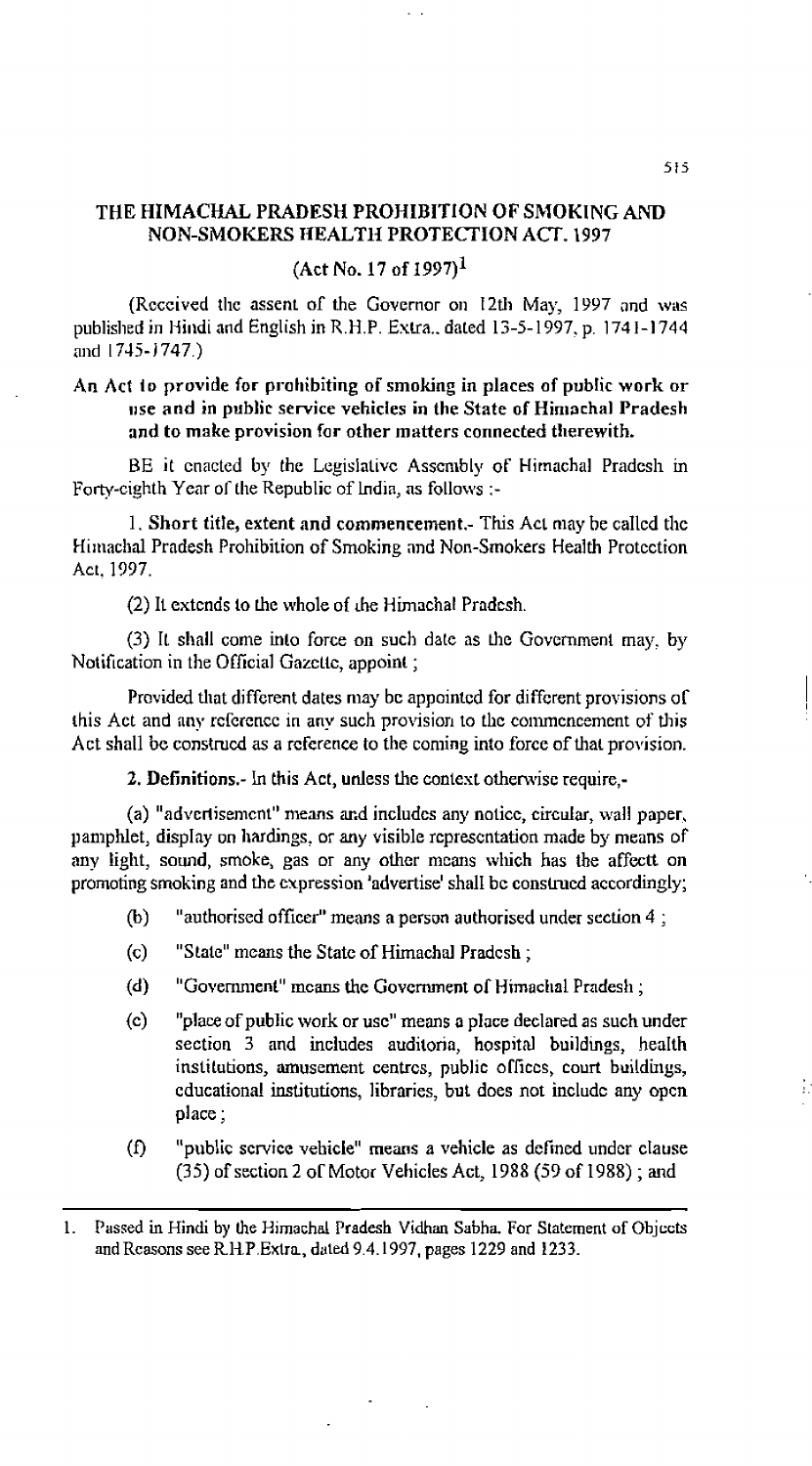**(g)** "smoking" means **smoking of** tobacco in **any** ram lvhcthcr in ille form of **cigarette**, **cigar**, **becdies** or **otherwise** with the aid of a pipe. **wrapper** or **any** othcr **instrumenis.** 

**3, DecIaration of non-snloking places of public work or use.- As** soon **as may be** after thc conirnencenicnt of this Act **and thereafter Gom** timc to time, llle Government **may, by** notification in tIic Official Gaxcrte, **declarc ally placc or** public **work** or use in the **State** to *bc* a non-smoking **placc** for chc purposc or this **Act.** 

**4. Power of Government to authorise officers to act under this Act.-**  (1) Tl~c Government **may, by notification in the Qfficinl Gazette,** aulliorise one or **mare** persons wlio shall **bc** competent to **act** under this **Act.** 

(2) Every **person auhoriscd** urldcr **sub-scction** (1) shalI bc **deemed to** bc a "public servant" within the meaning of section 21 of the Indian Penal Code, I860 **(45** of **1860).** 

**5. Prolbibilion of smoking in places of public work or use.- No** person **sl~ail smoke** in **any place** of **public** work **or** use.

**G. Prohibition of smoking in public service vehicles.- WiLhout**  prejudice **to the provisions** of the **mom** Vehicles **Acl, 1385 (59 01** 1988), no person **shall smokc** in **a public** servicc vehicle.

**7. Prohibition on advertisement of cigarettes etc.- Notwithstanding** anything contained in any other law for the time being in force, no person shall **advcr** .ise **in any pIacc and any public** senrice **vchicle rvhich may promote**  smoking, or the sale of cigarctles, becdies etc.

**8. Prohibition of sale and distribution 01. storage for sale of cigarettes, etc. in the place of public work** *or* **use.- No person shall, himself**  or **by any** pmson **on his behdf, sell** or distribute or store for **sak** of cigarettes *or*  bccdies or **any ohcr smoking substances with** the **place** of public **work** or **use.** 

j  $\mathbf{I}$ 

 $\begin{array}{c} \begin{array}{c} \rule{0pt}{14pt} \rule{0pt}{2.5pt} \rule{0pt}{2.5pt} \rule{0pt}{2.5pt} \rule{0pt}{2.5pt} \rule{0pt}{2.5pt} \rule{0pt}{2.5pt} \rule{0pt}{2.5pt} \rule{0pt}{2.5pt} \rule{0pt}{2.5pt} \rule{0pt}{2.5pt} \rule{0pt}{2.5pt} \rule{0pt}{2.5pt} \rule{0pt}{2.5pt} \rule{0pt}{2.5pt} \rule{0pt}{2.5pt} \rule{0pt}{2.5pt} \rule{0pt}{2.5pt} \rule{0pt}{2.5$ Ļ,  $\frac{1}{2}$ 

**9. Display and exhibition of board.-** The **owner** or manager **or inchargc**  of affairs **of evcry place** of **public work** or use shall **display and** cxhibit, **a** board at a conspicuous **place** or **places in and outside the prcmises visitcd** or used **by general public** prominently **stating** thai the place is a **'Wo Smoking** Zone" **and that** "Smoking **is an offence".** 

**10. Penalties.- Any person,** who conbavenes the **provisions** of-

 $\sim$   $\lambda$ 

- (i) sections 5, 6 or 9 shall be punishable with fine which may extend to **one hundred** mpccs and **in case** of **second** or subsequent offcnce, **shall** be **punishable** with a **minimum** fme **of** two **hundred** rupees, **but wlich may extend to five hundred** rupees ;
- **(ii)** section 7 or **8** shall be punishablewith he **which may extend lo**  five hundred rupees and in case of second or subsequent offence, **shall be** punishable **wilh** imprisonment **which may extcnd to three**

ċ